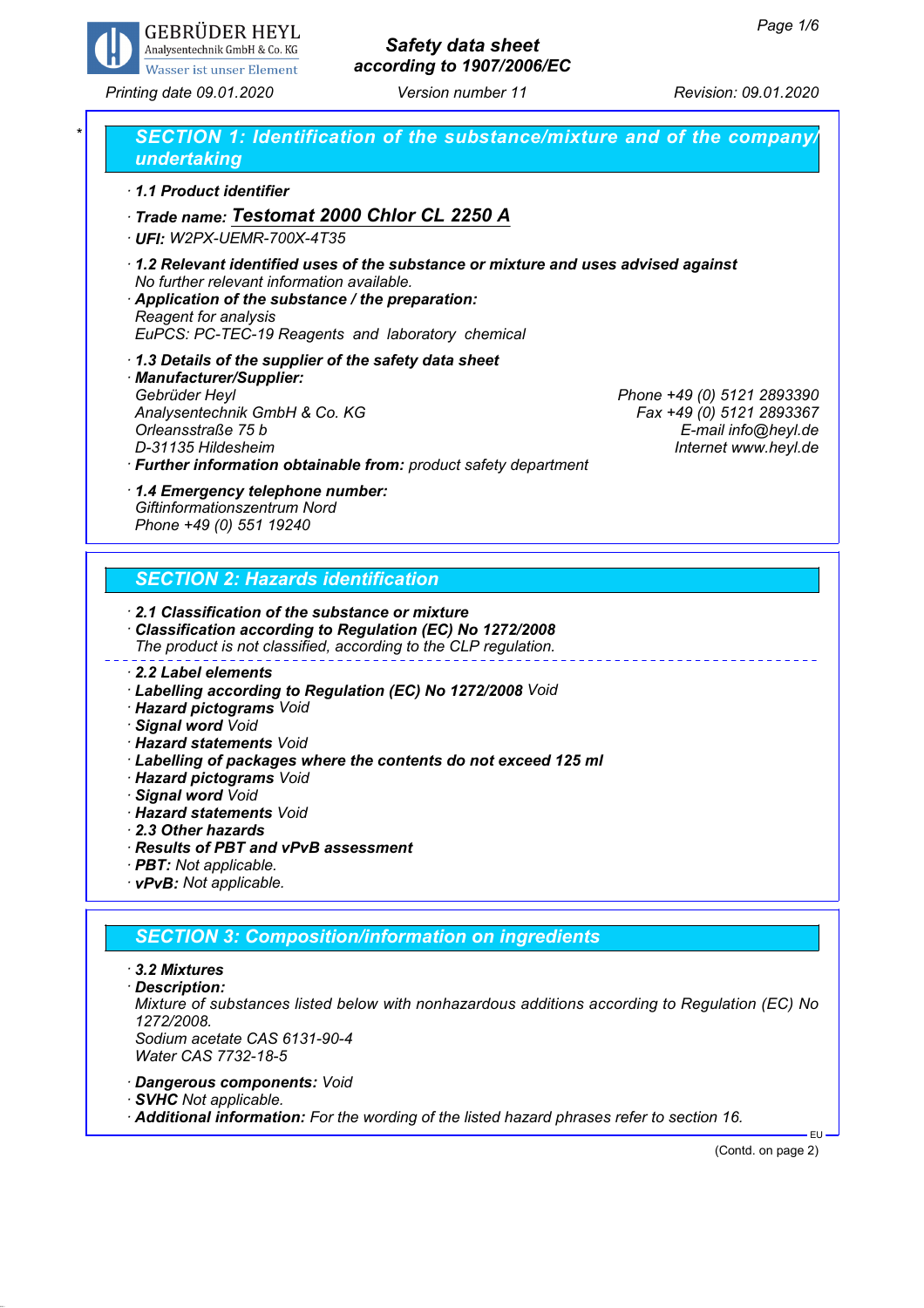

*Printing date 09.01.2020 Version number 11 Revision: 09.01.2020*

# *Safety data sheet according to 1907/2006/EC*

## *Trade name: Testomat 2000 Chlor CL 2250 A*

(Contd. of page 1)

### *SECTION 4: First aid measures*

- *· 4.1 Description of first aid measures*
- *· General information: Immediately remove any clothing soiled by the product.*
- *· After inhalation: Supply fresh air; consult doctor in case of complaints.*
- *· After skin contact:*

*Immediately wash with water and soap and rinse thoroughly.*

*If skin irritation continues, consult a doctor.*

*· After eye contact:*

*Rinse opened eye for several minutes under running water. If symptoms persist, consult a doctor. · After swallowing:*

*A person vomiting while laying on their back should be turned onto their side. Rinse out mouth and then drink plenty of water.*

- *Seek medical treatment.*
- *· 4.2 Most important symptoms and effects, both acute and delayed No further relevant information available.*
- *· 4.3 Indication of any immediate medical attention and special treatment needed No further relevant information available.*

### *SECTION 5: Firefighting measures*

- *· 5.1 Extinguishing media*
- *· Suitable extinguishing agents:*
- *CO2, powder or water spray. Fight larger fires with water spray or alcohol resistant foam.*
- *· 5.2 Special hazards arising from the substance or mixture In case of fire, the following can be released: Acetic acid*
- *· 5.3 Advice for firefighters*
- *· Protective equipment: Wear self-contained respiratory protective device.*

### *SECTION 6: Accidental release measures*

- *· 6.1 Personal precautions, protective equipment and emergency procedures Wear personal protection equipment.*
- *· 6.2 Environmental precautions: Do not allow to enter sewers/ surface or ground water.*

*· 6.3 Methods and material for containment and cleaning up:*

*Absorb with liquid-binding material (sand, diatomite, acid binders, universal binders, sawdust). Dispose of the material collected according to regulations. Clean the affected area carefully; suitable cleaners are:*

*Warm water*

- *· 6.4 Reference to other sections*
- *See Section 7 for information on safe handling.*
- *See Section 8 for information on personal protection equipment.*

*See Section 13 for disposal information.*

### *SECTION 7: Handling and storage*

- *· 7.1 Precautions for safe handling No special measures required.*
- *· Information about fire and explosion protection: No special measures required.*
- *· 7.2 Conditions for safe storage, including any incompatibilities*

*· Storage:*

- *· Requirements to be met by storerooms and receptacles: Store only in the original receptacle.*
- *· Information about storage in one common storage facility: Store away from foodstuffs.*

(Contd. on page 3)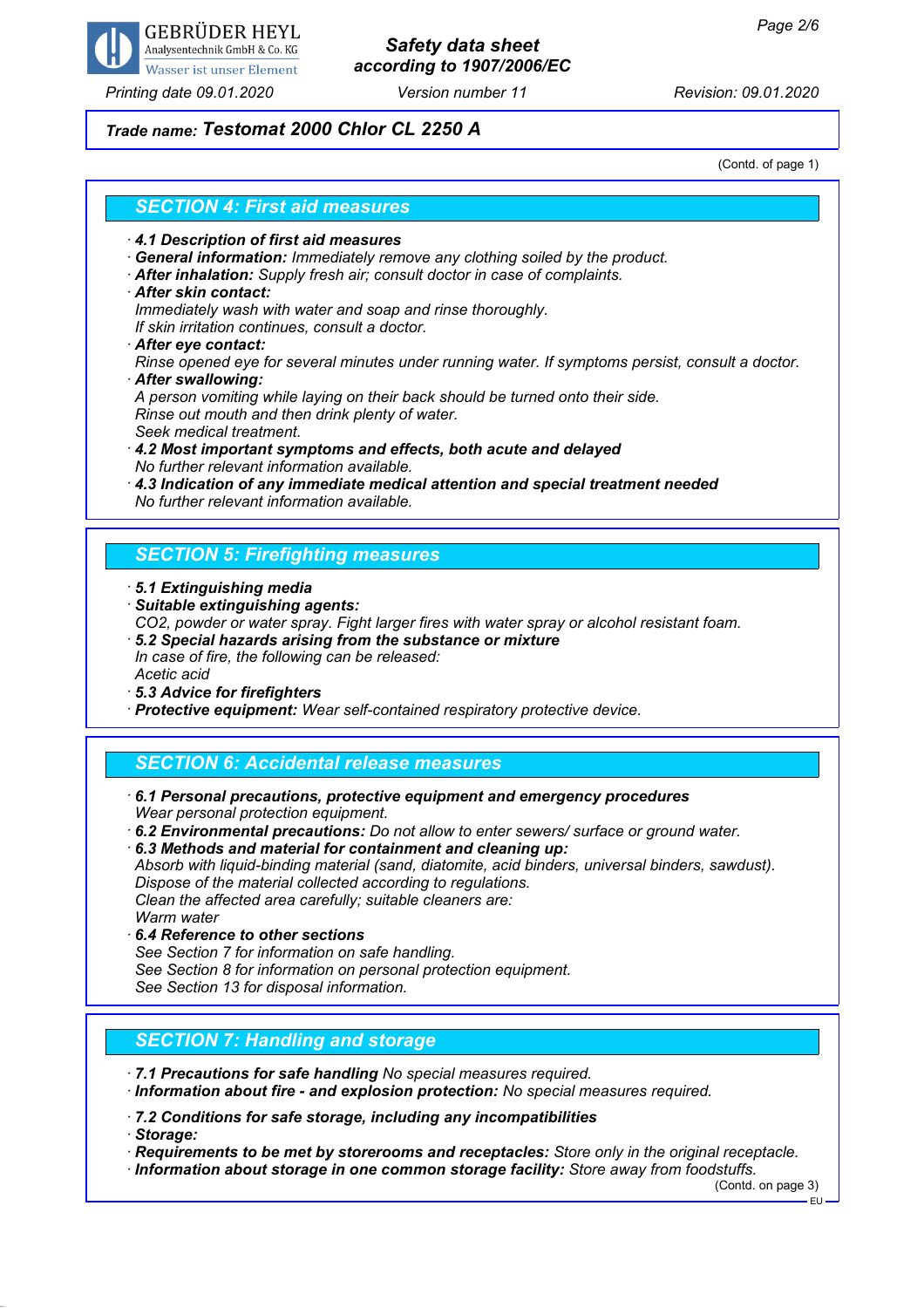

*Printing date 09.01.2020 Version number 11 Revision: 09.01.2020*

# *Safety data sheet according to 1907/2006/EC*

*Trade name: Testomat 2000 Chlor CL 2250 A*

(Contd. of page 2)

- *· Further information about storage conditions: Keep container tightly sealed. Protect from heat and direct sunlight. Store receptacle in a well ventilated area.*
- *· Recommended storage temperature: 15 25 °C*
- *· 7.3 Specific end use(s) No further relevant information available.*

### *\* SECTION 8: Exposure controls/personal protection*

- *· Additional information about design of technical facilities: No further data; see item 7.*
- *· 8.1 Control parameters*
- *· Ingredients with limit values that require monitoring at the workplace: The product does not contain any relevant quantities of materials with critical values that have to be monitored at the workplace.*
- *· Additional information: The lists valid during the making were used as basis.*
- *· 8.2 Exposure controls*
- *· Personal protective equipment:*
- *· General protective and hygienic measures:*
- *The usual precautionary measures are to be adhered to when handling chemicals.*
- *Keep away from foodstuffs, beverages and feed.*
- *Immediately remove all soiled and contaminated clothing*

*Wash hands before breaks and at the end of work.*

- *Do not eat, drink, smoke or sniff while working.*
- *· Respiratory protection: Use suitable respiratory protective device when aerosol or mist is formed. Filter: Type P2*
- *· Protection of hands:*
- *Wear gloves according to EN 374.*

*The glove material has to be impermeable and resistant to the product/ the substance/ the preparation.*

*Selection of the glove material on consideration of the penetration times, rates of diffusion and the degradation*

*Check protective gloves prior to each use for their proper condition.*

*Preventive skin protection by use of skin-protecting agents is recommended.*

*After use of gloves apply skin-cleaning agents and skin cosmetics.*

*· Material of gloves*

*The selection of the suitable gloves does not only depend on the material, but also on further marks of quality and varies from manufacturer to manufacturer.*

*· Penetration time of glove material*

*The exact break through time has to be found out by the manufacturer of the protective gloves and has to be observed.*

*· For the permanent contact gloves made of the following materials are suitable: Nitrile rubber, NBR*

*Recommended thickness of the material:* ≥ *0.12 mm*

*Value for the permeation: Level = 6 (> 480 min)*

*· As protection from splashes gloves made of the following materials are suitable: Nitrile rubber, NBR*

*Recommended thickness of the material:* ≥ *0.12 mm*

*Value for the permeation: Level = 6 (> 480 min)*

*· Eye protection: Goggles according to EN 166 recommended during refilling*

*· Body protection: Protective work clothing*

(Contd. on page 4)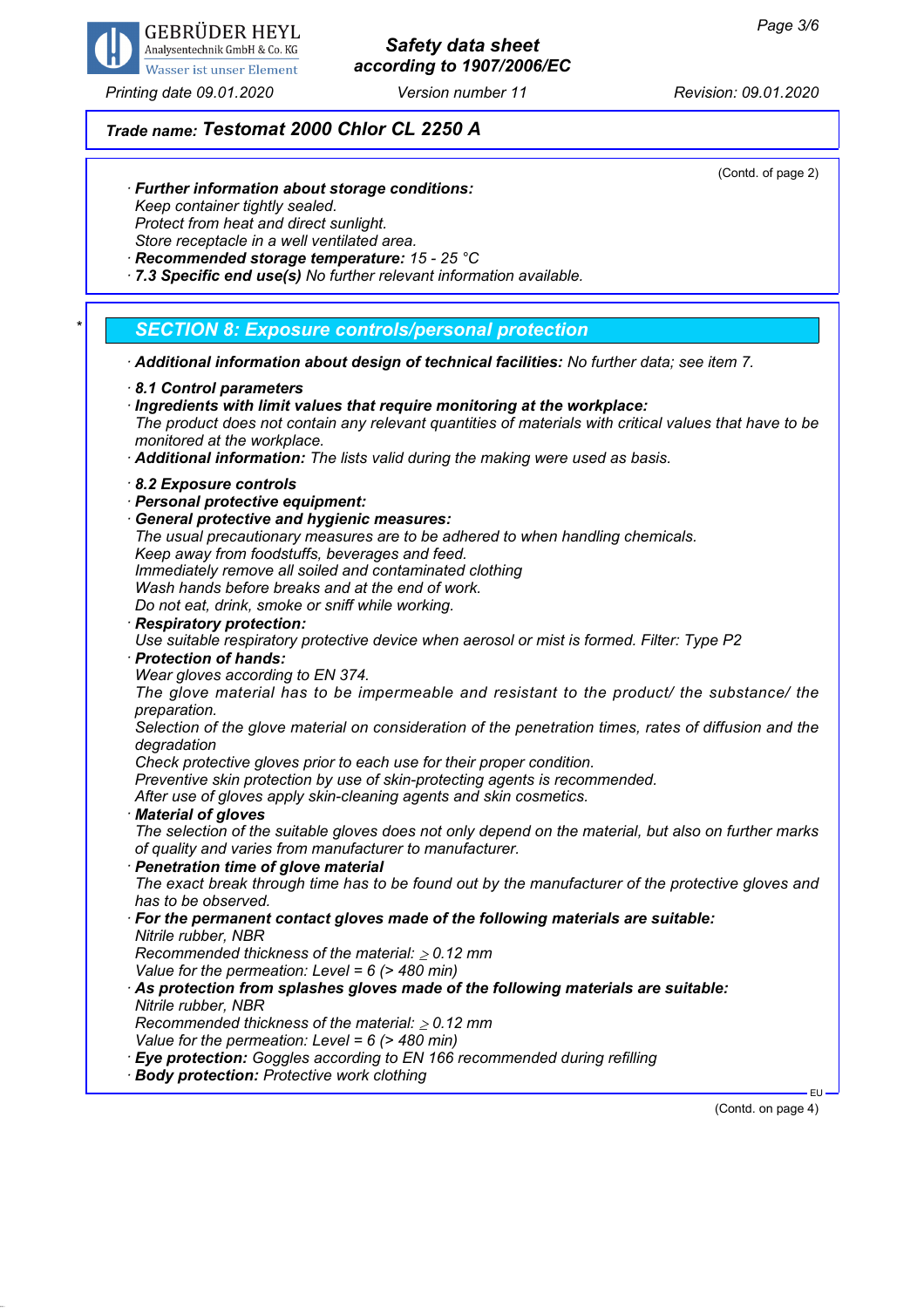

# *Safety data sheet according to 1907/2006/EC*

*Printing date 09.01.2020 Version number 11 Revision: 09.01.2020*

# *Trade name: Testomat 2000 Chlor CL 2250 A*

(Contd. of page 3)

| <b>SECTION 9: Physical and chemical properties</b>                                                     |                                               |  |
|--------------------------------------------------------------------------------------------------------|-----------------------------------------------|--|
| 9.1 Information on basic physical and chemical properties<br><b>General Information</b><br>Appearance: |                                               |  |
| Form:                                                                                                  | <b>Fluid</b>                                  |  |
| Colour:                                                                                                | Colourless                                    |  |
| Odour:                                                                                                 | Characteristic                                |  |
| <b>Odour threshold:</b>                                                                                | Not determined.                               |  |
| pH-value (100 g/l) at 20 °C:                                                                           | 5.8                                           |  |
| <b>Change in condition</b>                                                                             |                                               |  |
| <b>Melting point/freezing point:</b>                                                                   | Undetermined.                                 |  |
| Initial boiling point and boiling range: Undetermined.                                                 |                                               |  |
| · Flash point:                                                                                         | Undetermined.                                 |  |
| · Flammability (solid, gas):                                                                           | Not applicable.                               |  |
| · Ignition temperature:                                                                                | Not determined.                               |  |
| · Decomposition temperature:                                                                           | Not determined.                               |  |
| · Auto-ignition temperature:                                                                           | Product is not selfigniting.                  |  |
| <b>Explosive properties:</b>                                                                           | Product does not present an explosion hazard. |  |
| · Explosion limits:                                                                                    |                                               |  |
| Lower:                                                                                                 | Not determined.                               |  |
| <b>Upper:</b>                                                                                          | Not determined.                               |  |
| · Vapour pressure:                                                                                     | Not determined.                               |  |
| · Density at 20 °C:                                                                                    | $1.05$ g/cm <sup>3</sup>                      |  |
| <b>Relative density</b>                                                                                | Not determined.                               |  |
| <b>Vapour density</b>                                                                                  | Not determined.                               |  |
| <b>Evaporation rate</b>                                                                                | Not determined.                               |  |
| · Solubility in / Miscibility with                                                                     |                                               |  |
| water:                                                                                                 | Fully miscible.                               |  |
| · Partition coefficient: n-octanol/water:                                                              | Not determined.                               |  |
| · Viscosity:                                                                                           |                                               |  |
| <b>Dynamic:</b>                                                                                        | Not determined.                               |  |
| <b>Kinematic:</b>                                                                                      | Not determined.                               |  |
| 9.2 Other information                                                                                  | No further relevant information available.    |  |

### *SECTION 10: Stability and reactivity*

*· 10.1 Reactivity No further relevant information available.*

*· 10.2 Chemical stability*

*· Thermal decomposition / conditions to be avoided: No decomposition if used according to specifications.*

*· 10.3 Possibility of hazardous reactions No dangerous reactions known.*

*· 10.4 Conditions to avoid No further relevant information available.*

*· 10.5 Incompatible materials: No further relevant information available.*

*· 10.6 Hazardous decomposition products: Acetic acid*

(Contd. on page 5)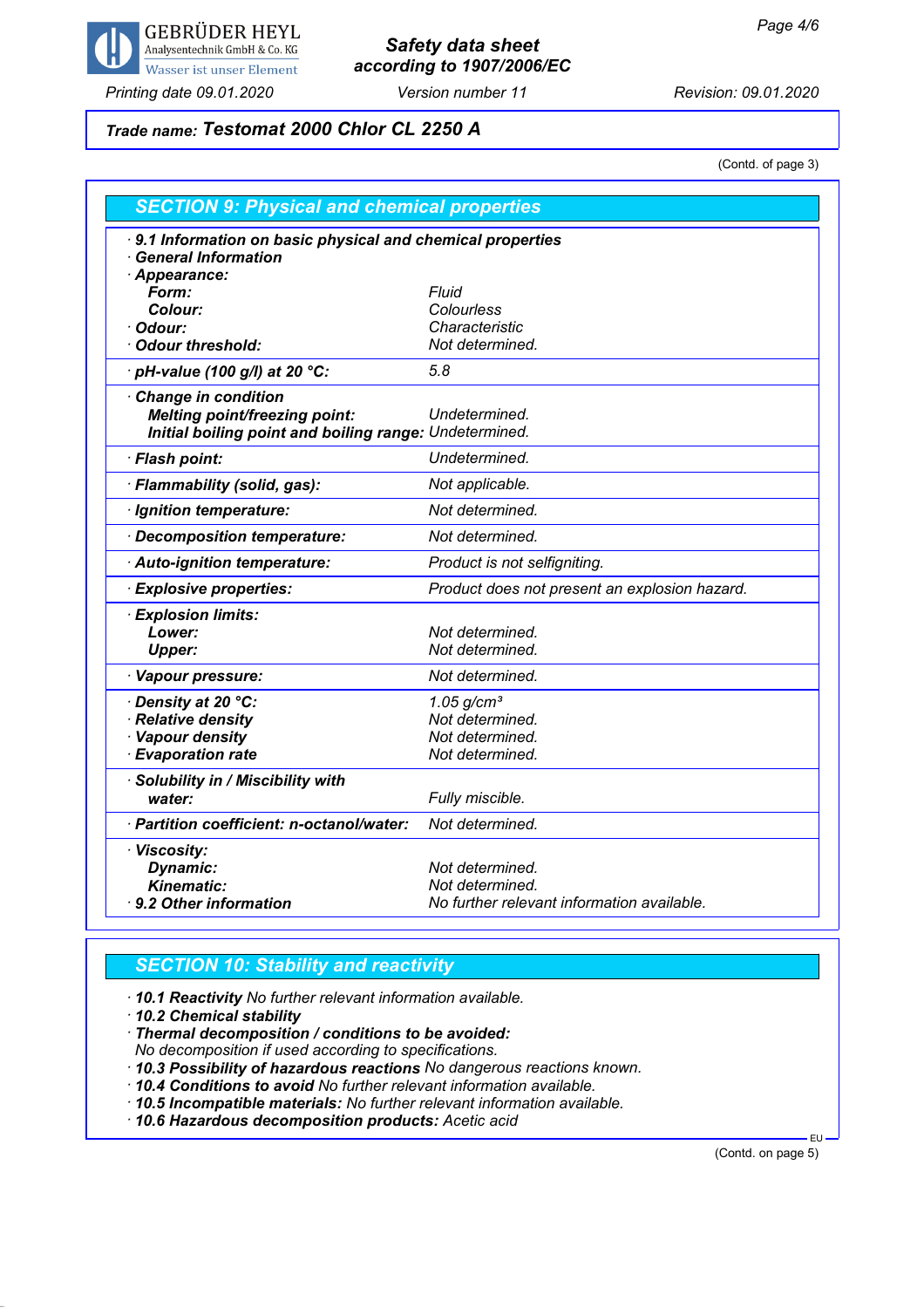

### *Printing date 09.01.2020 Version number 11 Revision: 09.01.2020*

# *Safety data sheet according to 1907/2006/EC*

### *Trade name: Testomat 2000 Chlor CL 2250 A*

(Contd. of page 4)

### *SECTION 11: Toxicological information*

*· 11.1 Information on toxicological effects*

*· Acute toxicity Based on available data, the classification criteria are not met.*

*· Primary irritant effect:*

*· Skin corrosion/irritation Based on available data, the classification criteria are not met.*

- *· Serious eye damage/irritation Based on available data, the classification criteria are not met.*
- *· Respiratory or skin sensitisation Based on available data, the classification criteria are not met.*
- *· CMR effects (carcinogenity, mutagenicity and toxicity for reproduction)*
- *· Germ cell mutagenicity Based on available data, the classification criteria are not met.*
- *· Carcinogenicity Based on available data, the classification criteria are not met.*
- *· Reproductive toxicity Based on available data, the classification criteria are not met.*
- *· STOT-single exposure Based on available data, the classification criteria are not met.*
- *· STOT-repeated exposure Based on available data, the classification criteria are not met.*

*· Aspiration hazard Based on available data, the classification criteria are not met.*

### *SECTION 12: Ecological information*

#### *· 12.1 Toxicity*

- *· Aquatic toxicity: No further relevant information available.*
- *· 12.2 Persistence and degradability No further relevant information available.*
- *· 12.3 Bioaccumulative potential No further relevant information available.*
- *· 12.4 Mobility in soil No further relevant information available.*
- *· Additional ecological information:*
- *· General notes:*

*Water hazard class 1 (German Regulation) (Self-assessment): slightly hazardous for water Do not allow undiluted product or large quantities of it to reach ground water, water course or sewage system.*

- *· 12.5 Results of PBT and vPvB assessment*
- *· PBT: Not applicable.*
- *· vPvB: Not applicable.*

*· 12.6 Other adverse effects No further relevant information available.*

#### *SECTION 13: Disposal considerations*

*· 13.1 Waste treatment methods*

*· Recommendation Disposal must be made according to official regulations.*

- *· Uncleaned packaging:*
- *· Recommendation:*

*Packagings that may not be cleansed are to be disposed of in the same manner as the product. Disposal must be made according to official regulations.*

*· Recommended cleansing agents: Water, if necessary together with cleansing agents.*

### *SECTION 14: Transport information*

*· 14.1 UN-Number*

*· ADR, ADN, IMDG, IATA Void*

*· 14.2 UN proper shipping name*

*· ADR, ADN, IMDG, IATA Void*

(Contd. on page 6)

EU